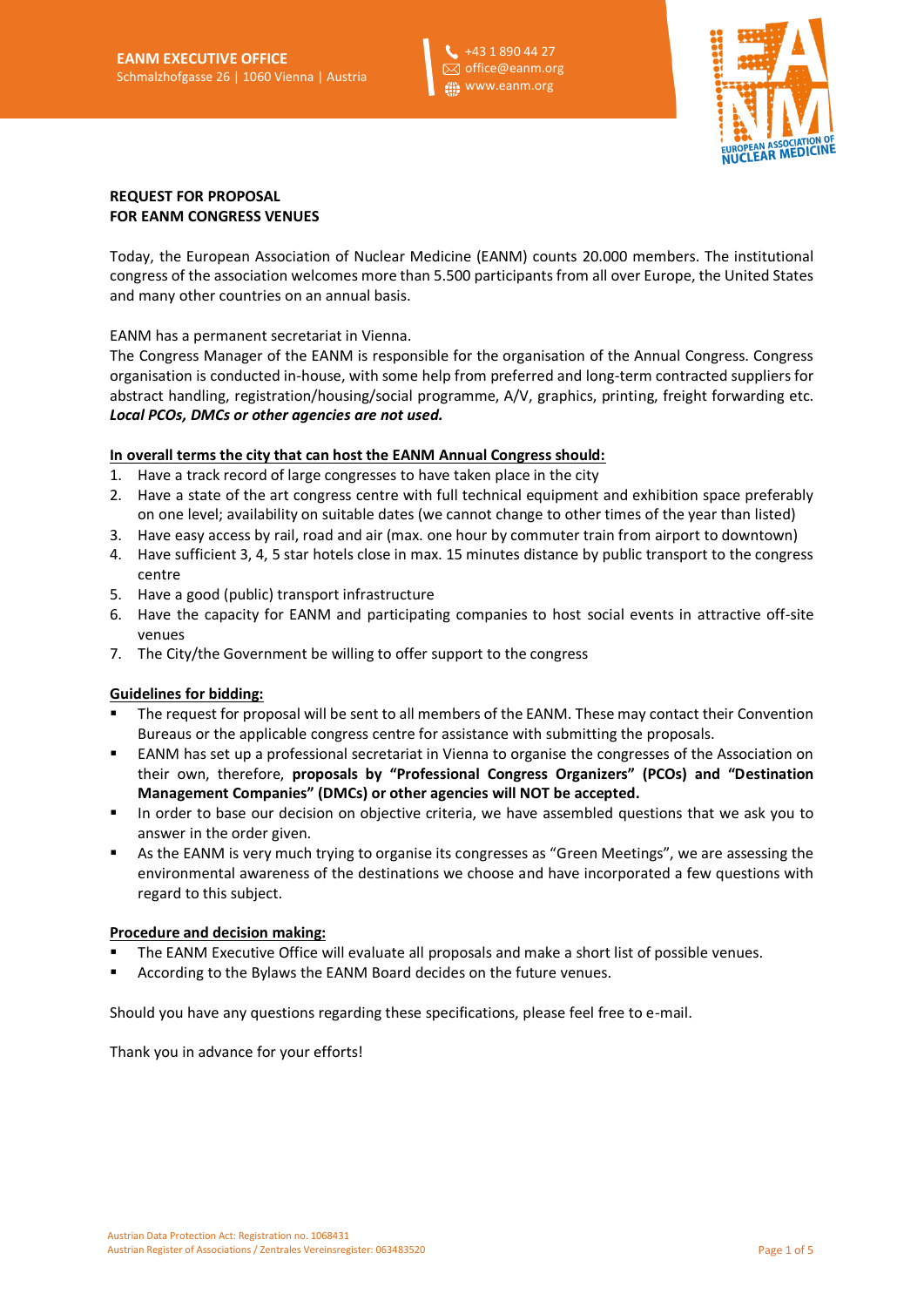+43 1 890 44 27 office@eanm.org **fi** www.eanm.org



**EANM VENUE QUESTIONNAIRE – please answer in the order given!**

#### **1. TRACK RECORD OF HOSTED CONGRESSES**

Please provide us with a list of congresses size 5.000 people and up that have taken place / will take place in your city/in the congress centre you are proposing to EANM (of course the event dates will be handled confidentially). Please give us a list of references.

# **2. CONGRESS CENTRE: SPECIFICATIONS & REQUIREMENTS**

#### The Dates:

The EANM Annual Congress should take place mid to end October. The dates should not conflict with international holidays (including Jewish & Muslim holidays) or national holidays.

#### Meeting pattern:

Wednesday – exhibit setup Thursday – exhibit & congress setup Friday – exhibit & congress setup Saturday – exhibit setup & registration opening Saturday evening – congress opening (followed by welcome reception) Sunday – lectures, exhibition Monday – lectures, exhibition Tuesday – lectures, exhibition Tuesday afternoon - exhibit teardown Wednesday – exhibit teardown Wednesday until noon – lectures Thursday – exhibit teardown

#### Lecture rooms:

1 Plenary session hall à 2.500 seats minimum 4 rooms à 400 - 500 seats minimum 3 rooms à 250 – 300 seats minimum 3 rooms à 100 seats minimum

# Technical infrastructure / WLAN:

- The congress centre must be equipped with an intranet which serves as hub for our preferred A/V partner to distribute the presentations into the lecture rooms.
- Please specify A/V possibilities (standard is screen, beamer, lectern, microphones) of your centre including prices.
- The congress centre must provide WLAN FREE OF CHARGE. The congress centre must guarantee that minimum 80% of the congress delegates can access the internet at the same time. Please specify download capacity.

#### Poster presentation:

500 sqm net floor space (can be separate from the exhibition)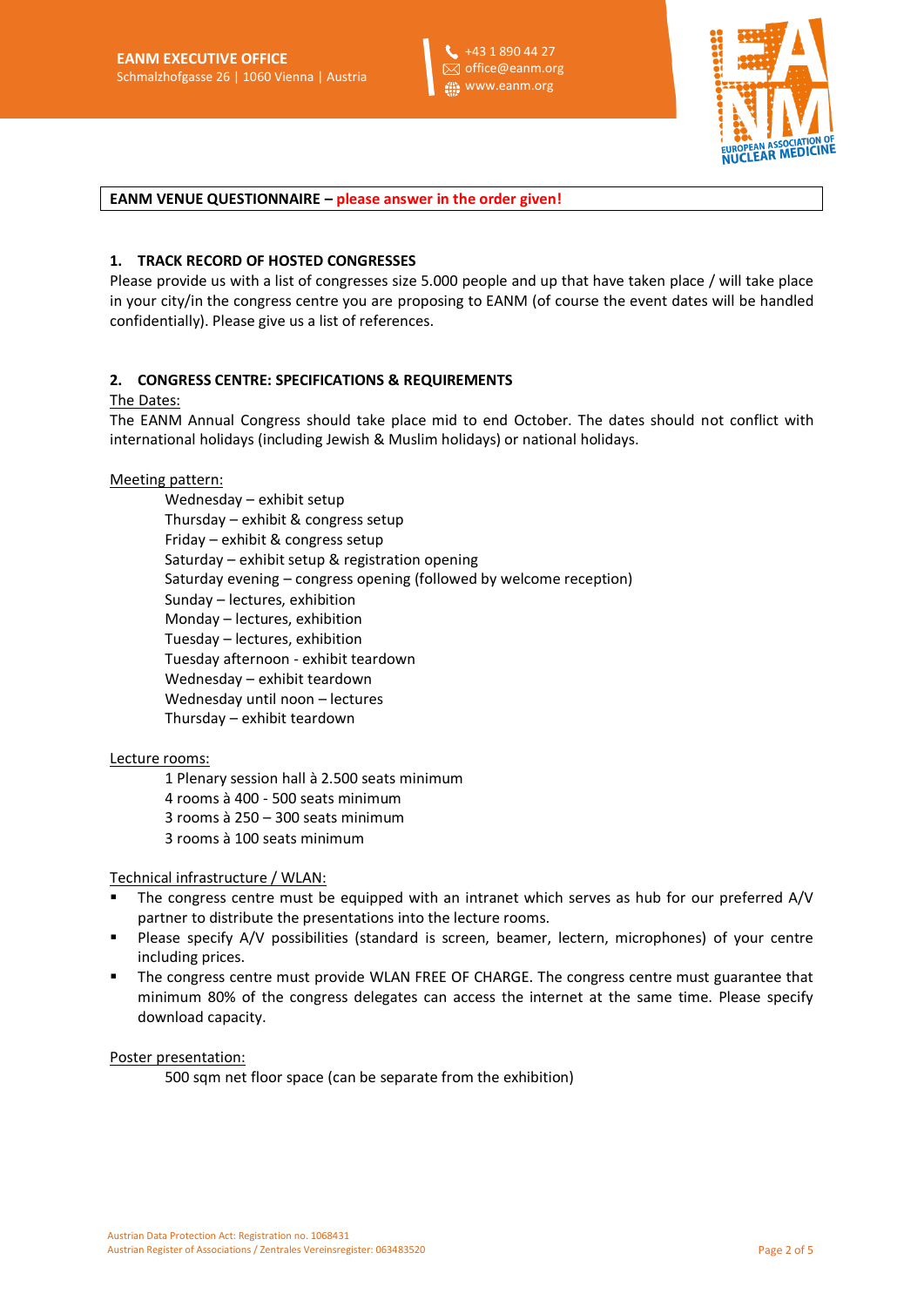

Exhibition:

3.000 sqm net exhibition space ON ONE LEVEL with minimum 500 kg/square metre weight capacity and minimum ceiling height of 5 metres; plus enough storage space for crates and other packing material. Exhibition space without columns is preferred.

**(The EANM exhibition consists mainly of heavy weight imaging equipment. Therefore, the entire exhibition should fit into one state of the art exhibit space on one level, where trucks can drive in to unload and upload; and the stand-building teams find enough storage space for crates and other packing material.)** 

Information required from the congress centre:

- Location (public transportation to and from, distance to downtown, distance to various hotels)
- Owner i.e. management of the congress centre, sample contract
- Number and size of meeting rooms including floor plans and technical specifications
- **•** Details of the exhibition area including floor plans, technical specifications (details of freight lifts, weight allowance per square metre, ceiling height etc.)
- Security, audiovisual equipment, business centre, car and bus parking area
- Bank, post office, emergency medical facilities, customs broker
- Catering: exclusivity (price list)? Right to bring in own caterer? Green Meeting provisions of caterer:
	- $\circ$  is the caterer familiar with planning environmentally friendly meetings
	- o local, in-season produce to avoid costly transportation of goods
	- o reusable cutlery, dishware, napkins, and linens
	- o provide bulk condiments, beverages, and other food items instead of individually wrapped packages
	- o provide reusable coffee mugs rather than disposable cups
	- o offer fair trade, organic coffee and juices
	- $\circ$  offer vegetarian meal selections; vegetables consume less land base and energy to produce
	- o arrange to have leftover food donated to a local food bank or soup kitchen
- Any other preferred suppliers that the congress organiser has to use when renting your venue (f.e. catering, A/V, others?)
- Information on pricing and pricing structure a complete proposal (taking into account the above specifications) is kindly requested

#### Green Meeting policy of the venue:

The association gives preference to congress centres that have active and on-going sustainability programmes and policies. Specifically, preference is given to facilities that have:

- A comprehensive environmental policy;
- Programmes to recycle and otherwise reduce solid waste;
- Programmes for the conservation of energy and water;
- Programmes to reduce the use of harmful chemicals;
- Programs to improve indoor air quality; and
- Environmental initiatives above and beyond those listed herein.

Please specify the "green meetings" policy of your facility.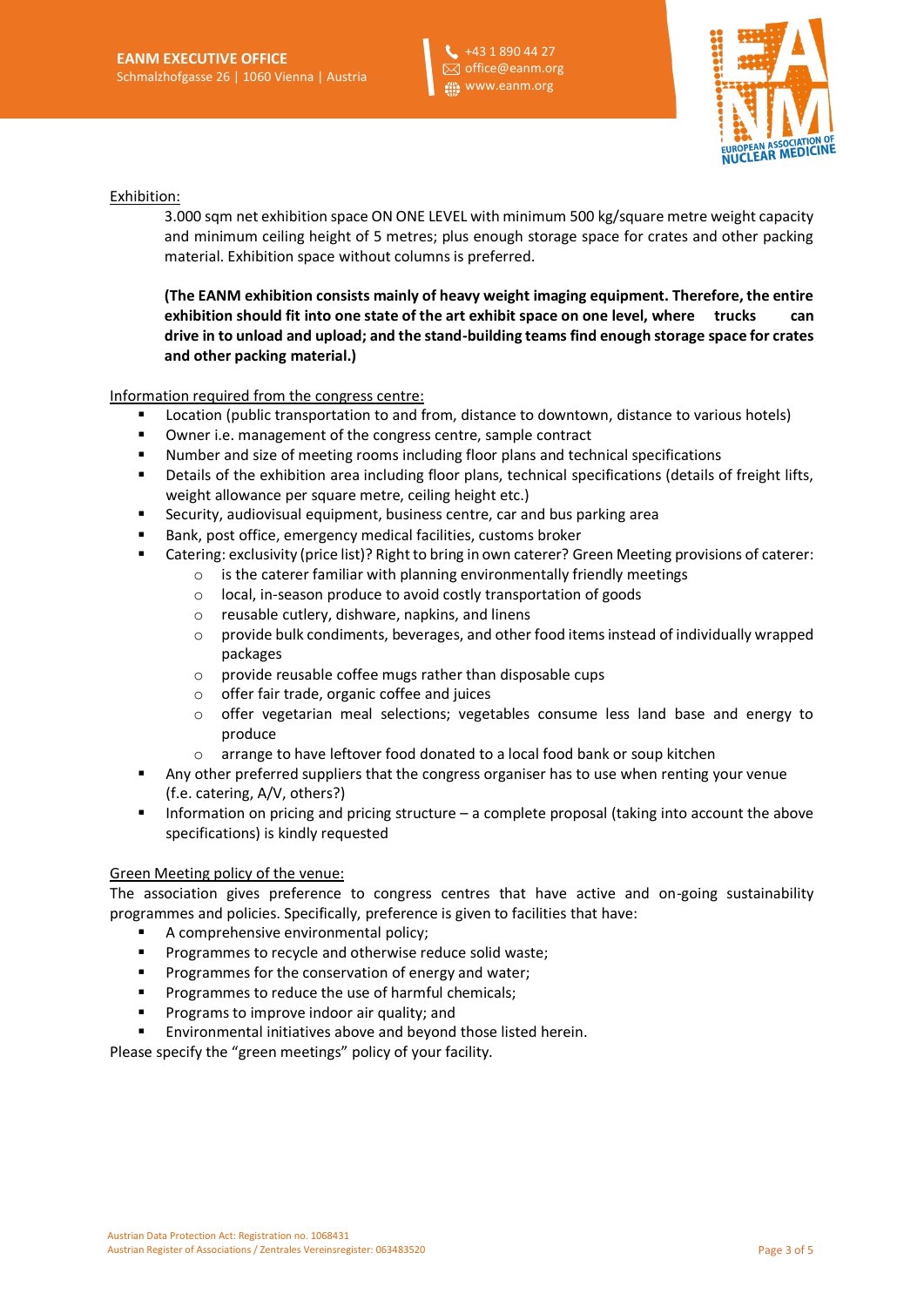

#### **3. ACCESS**

- a) Describe the access by airplane:
	- Frequency of direct flight connections from various European capitals
	- Flight connections from international destinations (USA, South America ...)
	- Connection from airport to the congress centre (what, time, cost)
	- Connection from airport to major hotels (what, time, cost)
- b) Describe the access by train:
	- Frequency of trains from various European capitals
	- Number of train stations
	- Connection from train station(s) to congress centre (what, time, cost)
	- Connection from train station(s) to hotels (what, time, cost)
- c) Describe the access by road:

Nuclear Medicine equipment is very large and the exhibiting companies transport great amounts of equipment to the congress city. Therefore excellent road conditions and easy customs formalities are vital.

- Main highways coming from where?
- Distance to main European capitals in Kilometres?
- Customs formalities for large medical equipment?
- Are there certain days where there is a public ban on driving trucks in your city/country?